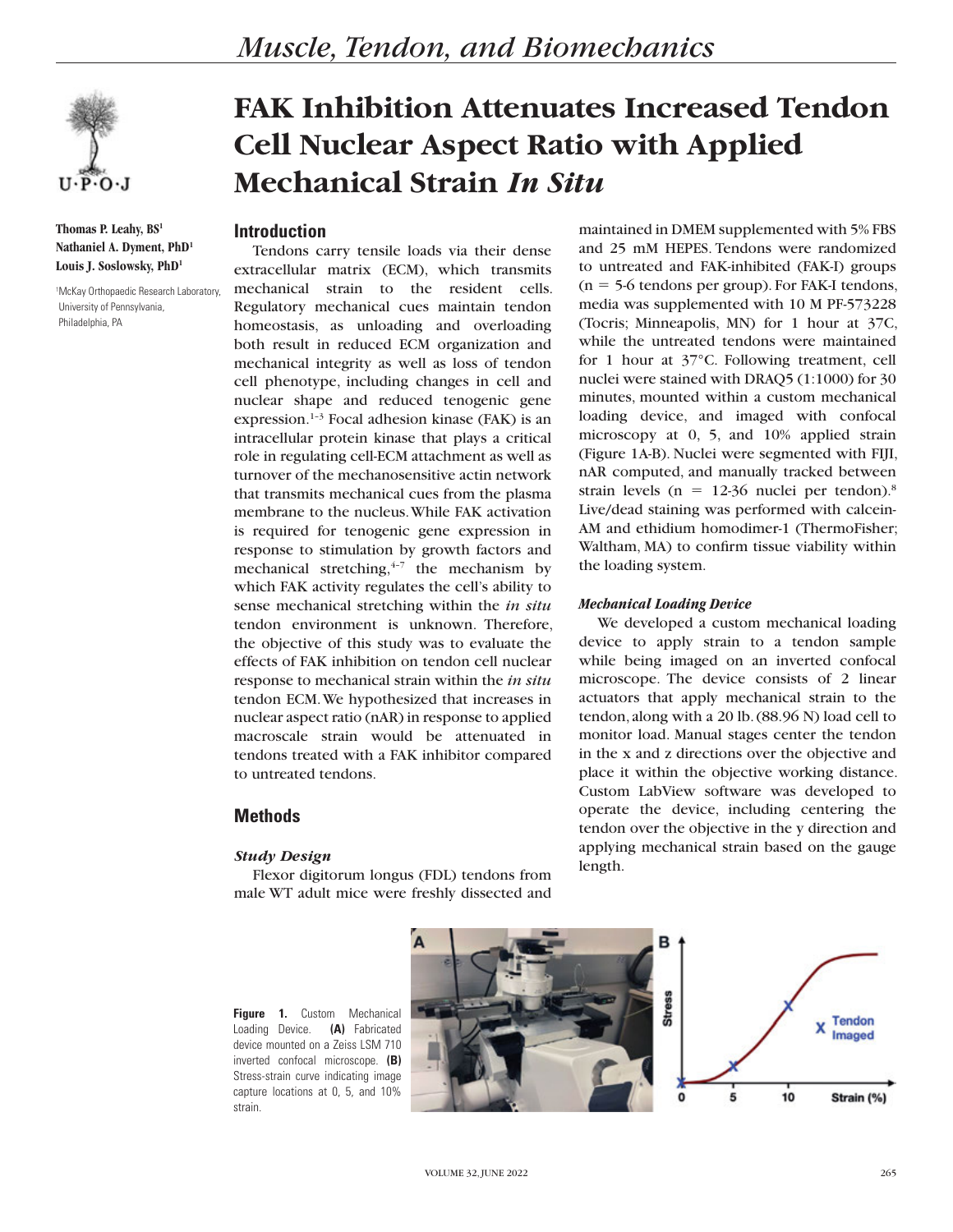





**Figure 3.** Increases in nAR with increasing applied strain were consistently attenuated by FAK inhibition across all samples. Data is represented as mean normalized nAR  $\pm$  standard de-viation for each group. Statistical comparison performed using t-tests to compare treatment groups at 5% and 10% strain (significance at p 0.05). \*, significant difference between groups at strain value.

#### *Confocal Imaging*

Confocal imaging was performed with a Zeiss LSM 710 confocal microscope while the tendon was mounted and maintained at the desired strain level. Imaging was performed with a 633nm excitation laser and 10x objective by imaging through the maximum light penetration depth at a z-stack interval of 5 m.

#### *Results*

Live/dead staining indicated that the tissue was viable with no differences between untreated and FAK-I tendons (data not shown). Nuclei tracked across strain levels in untreated tendons became increasingly elongated with applied strain (Figure 2A-B), while the nuclei from FAK-I treated tendons did not elongate across strain levels (Figure 2 A,C). Across tendons, normalized nAR was decreased at both 5% and 10% strain in FAK-I tendons relative to untreated tendons (Figure 3).

#### **Discussion**

Consistent with our hypothesis, FAK-I treatment attenuated the increases in nAR with applied strain observed in the untreated tendons both within tendons (Figure 2) and across all tendons measured (Figure 3). These results indicate that FAK regulates ECM to nucleus strain transmission in tendon cells. Previous studies demonstrated that intact actin networks are required for maintenance of tendon cell fate, collagen fibril deposition, collagen crosslinking, and re-tensioning the ECM.9–11 Given FAK's role in establishing focal adhesions to tether actin networks to the ECM, it is not surprising that FAK is required for tenogenic gene expression. $4-7$  Results from the present study suggest that the dependence on FAK for tenogenic gene expression may due to its role in regulating nuclear mechanosensitivity. The rapid effect of FAK inhibition on nuclear response to strain suggests that tendon cells regularly turn over their actin networks and reestablish focal adhesions to actively probe their local mechanical environment. This result is particularly interesting in mature